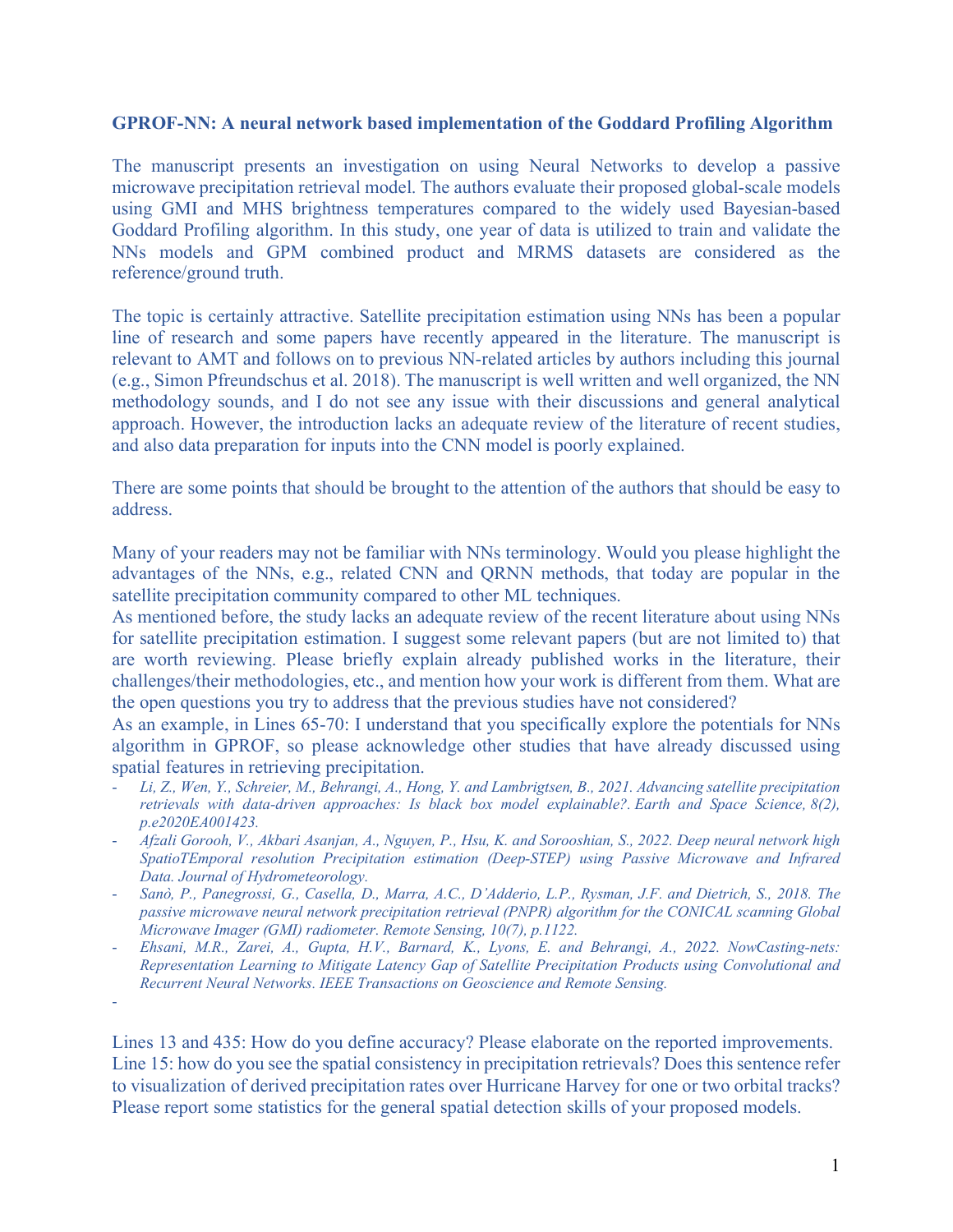Lines 25, Section 3.3: I think the authors need to be cautious in reporting processing time and computational cost comparisons. It is obvious that pixel-wise predictions are faster compared to convolutional-based systems when models are trained and are ready to use. I mean the comparison between GPROF and NN 1D makes sense but including NN 3D is 'Comparing Apples to Oranges'. Processing time means when we have everything set up and ready, let's say we receive one or more orbital tracks (different channels have different footprints, etc.), how long does it take from getting a set of brightness temperatures (Level 1 product) to get the corresponding precipitation maps.

The data preprocessing steps are not clear in the methodology. I suggest summarizing all the training process and prediction (here means after train and validation stage) steps in a numbered list, especially for the CNN algorithm in the methodology section.

Data and method Section: Please clearly explain how many channels are used as inputs to the NN models? What type of resampling/rescaling/interpolation methods do you use? Different radiometers/imagers/sounders have different bands and resolutions, how do you address this problem?

How do you define 18 surface types? Are they generated by TELSEM classification algorithm? Please provide a clear picture of the source of data, pre-processing steps, etc. in this section.

Background material for GPROF Algorithm is well described and cited in previous papers. So please summarize Section 2.2 and please explain more about the innovative parts of your investigation and the proposed models.

Please define all acronyms just the first time you use them. Then use the acronyms in the rest of the manuscript.

Line 200: How many trainable parameters do the NNs algorithms have? Is one year of information enough for training and validating the models?

Line 220: Please add some information about the training stage of models. For example, what are the size of 3D inputs to the CNN model in the training stage? how do you pre-process data to come up with input training samples?

Figure 5. Define regions A and B in the figure.

Please explain the augmentation process in the training stage of CNN model development.

Results Section: from my understanding, the authors only used one year of data for training and validation of NN models. Also, the first three days of 12 months (36 days) are used for test purposes. It is not clear, how many samples (bins) are exactly utilized for testing and reporting the scatter plots and biases? What is the threshold for rain/no-rain samples?

Figures 6 and 7. I do not see a good reason for the color used in these figures, and I find it confusing, commonly blue-red colors would reveal more features. Please find similar figures as the example in Utsumi et al 2020 paper. Also, please report some common statistical indices (related to scatterplots) or detection skill metrics to reveal the discrepancies/improvements. It is better to judge the performance based on statistical indices along with visual assessments.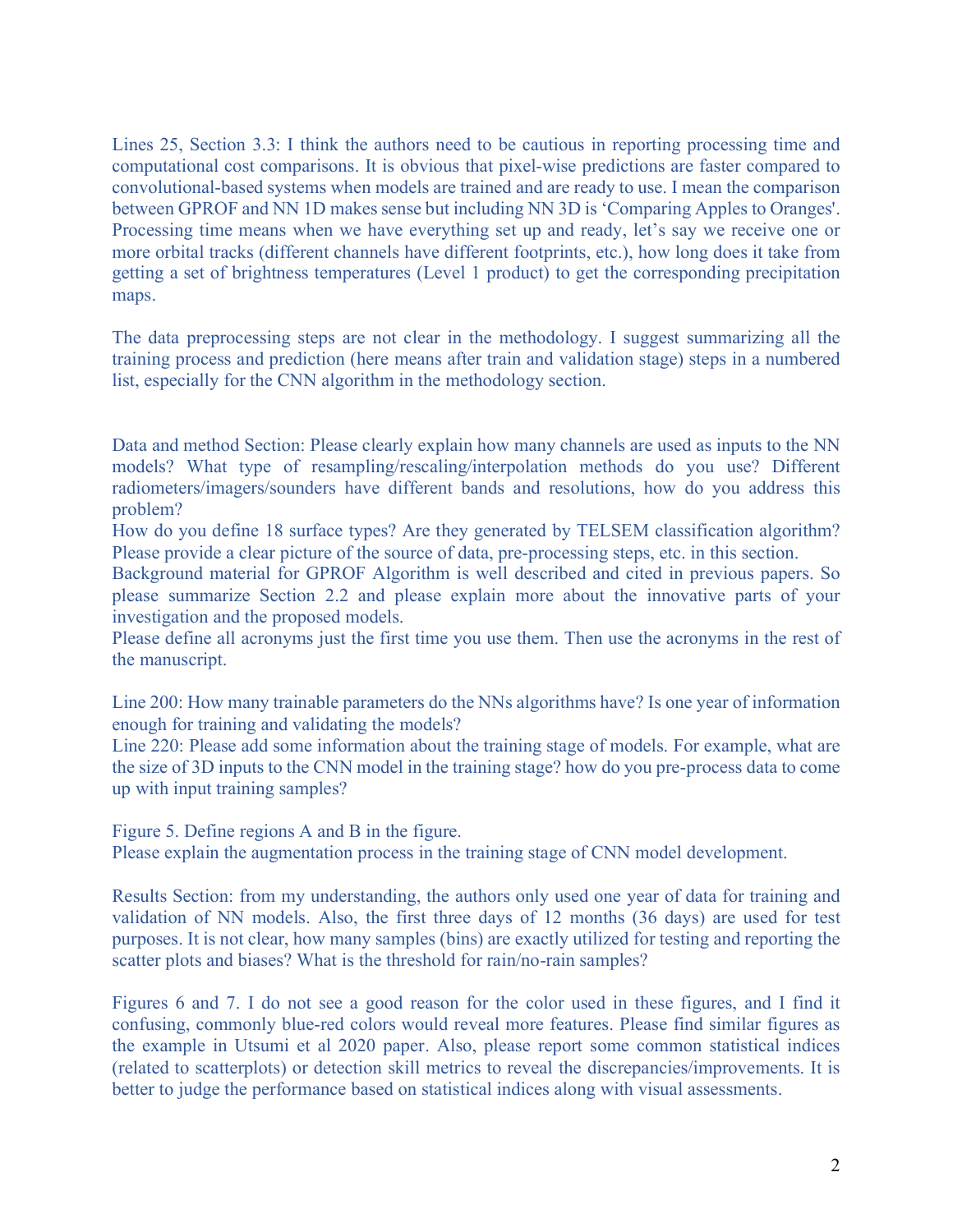- *Utsumi, N., Turk, F.J., Haddad, Z.S., Kirstetter, P.-E., Kim, H., 2020. Evaluation of Precipitation Vertical Profiles Estimated by GPM-Era Satellite-Based Passive Microwave Retrievals. Journal of Hydrometeorology 22, 95–112. https://doi.org/10.1175/JHM-D-20-0160.1*

Figure 7: What are the vertical white lines in the last panel of the figure? (Lowest right scatter plot)?

Figure 8 and the associated discussions in this section: The authors mentioned that they have used 18 surfaces classed. Did they regroup the precipitation over different surface types in order to report the statistics? Or here they just report 4 types out of 18? How do the proposed models perform on arid land surface types?

Line 303: Again, how many samples are used to calculate Bias, MSE, etc in each pixels/5-degree box?

Section 3.2: This section presents a visualization of precipitation rates over one or two orbital tracks during Hurricane Harvey. Would you please report some basic statistical indices such as the probability of detection, missed ratio, etc.

Figures 13 and 14. Please show CMB and MRMS products in both figures. Please use the commonly used blue red colorbar and colormap for presenting precipitation rates. Revise the figure in a way that the rain rates less than 1 mm/h are not eliminated. I see that the figures are patchy, and the spatial patterns of precipitation rates are not obvious.

Please remove the colorful background from figure 14. and again, it is miss leading when the precipitation rates less than 1 mm/h in panels c, d, g, h is not shown in the figures.

Section 3.3 as mentioned before, I suggest removing this part or please add more information for different stages of developing NN 1D and NN 3D models, to avoid confusion for the readers. I understand that GPUs, TPUs, etc. can be used to train deep neural networks, and the processing time when everything is ready for the model can be fast for pixel-wise NN 1D. Using NN 3D may be relatively fast in precipitation estimation (prediction phase), but the data preprocessing takes time and is not mentioned here.

Line 413, 461: Please avoid using "simply" replacing or developing. It is not simple!

Line 440: Again, please review the study by Li et al. 2021 and more recent ones that use CNN and PMW data are a part of their input datasets. It is worth mentioning previous works at least in the introduction. Also, it is already established that using neighboring information (spatial features) improves the satellite retrievals both in capturing the amount and the location of events. - *Li, Z., Wen, Y., Schreier, M., Behrangi, A., Hong, Y. and Lambrigtsen, B., 2021. Advancing satellite* 

- *precipitation retrievals with data-driven approaches: Is black box model explainable?. Earth and Space Science, 8(2), p.e2020EA001423.*
- *Afzali Gorooh, V., Akbari Asanjan, A., Nguyen, P., Hsu, K. and Sorooshian, S., 2022. Deep neural network high SpatioTEmporal resolution Precipitation estimation (Deep-STEP) using Passive Microwave and Infrared Data. Journal of Hydrometeorology. and many more,…*

Line 440-445, 452: No evidence has been reported or shown that the model is trained properly. At least please mention the number of samples in the training and testing process, how do the authors